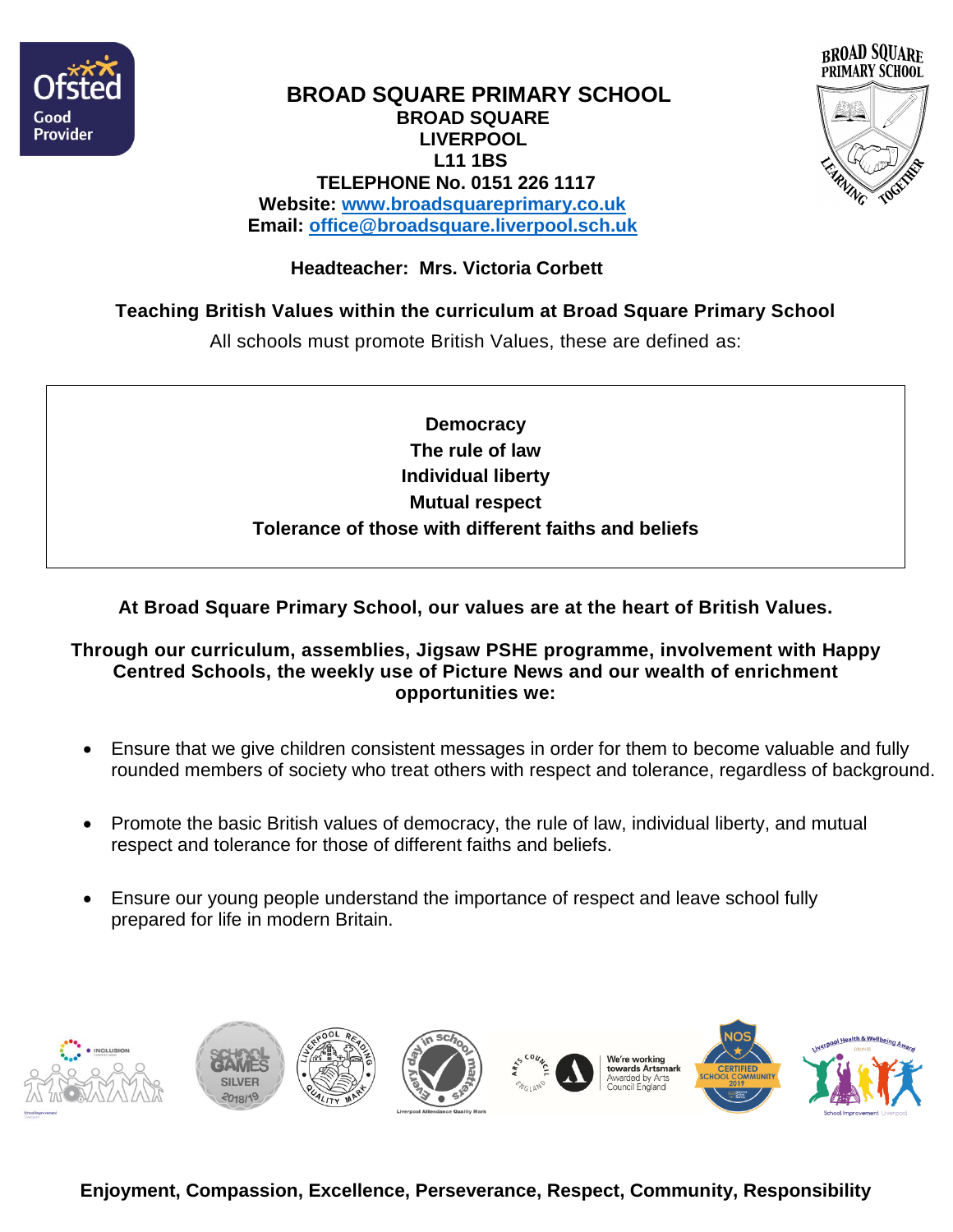

#### **Our curriculum and values ensure pupils have the opportunity in all subject areas to discus, debate, reflect on and understand key British Values. Pupils understand how they can contribute to being a British citizen in a modern British school and society by:**

- making positive contributions to the school and wider community **(Community);**
	- having respect for all and showing responsibility **(Respect)**
	- building self-esteem, self-knowledge and self-confidence **(Enjoyment)**
		- understanding what is a fair and tolerant community **(Respect)**
- distinguishing right from wrong and respecting the civil and criminal law of England. **(Respect, Responsibility)**
- encouraging respect for democracy and support for participation in the democratic process, including respect for the basis on which the law is made and applied in England (**Respect)**
	- making sure we are accepting of diversity and are a stronger community for this **(Excellence, Compassion)**

Understanding that everyone has their own set of values which they deem important, despite their country or religion. Our values reflect these

**(Compassion, Respect)**

Understanding respect is key to positive relationships **(Respect)**

Being proud, of who and what we are, wherever we are from **(Respect)**

> Participating within your community **(Community and compassion)**



**Enjoyment, Compassion, Excellence, Perseverance, Respect, Community, Responsibility**